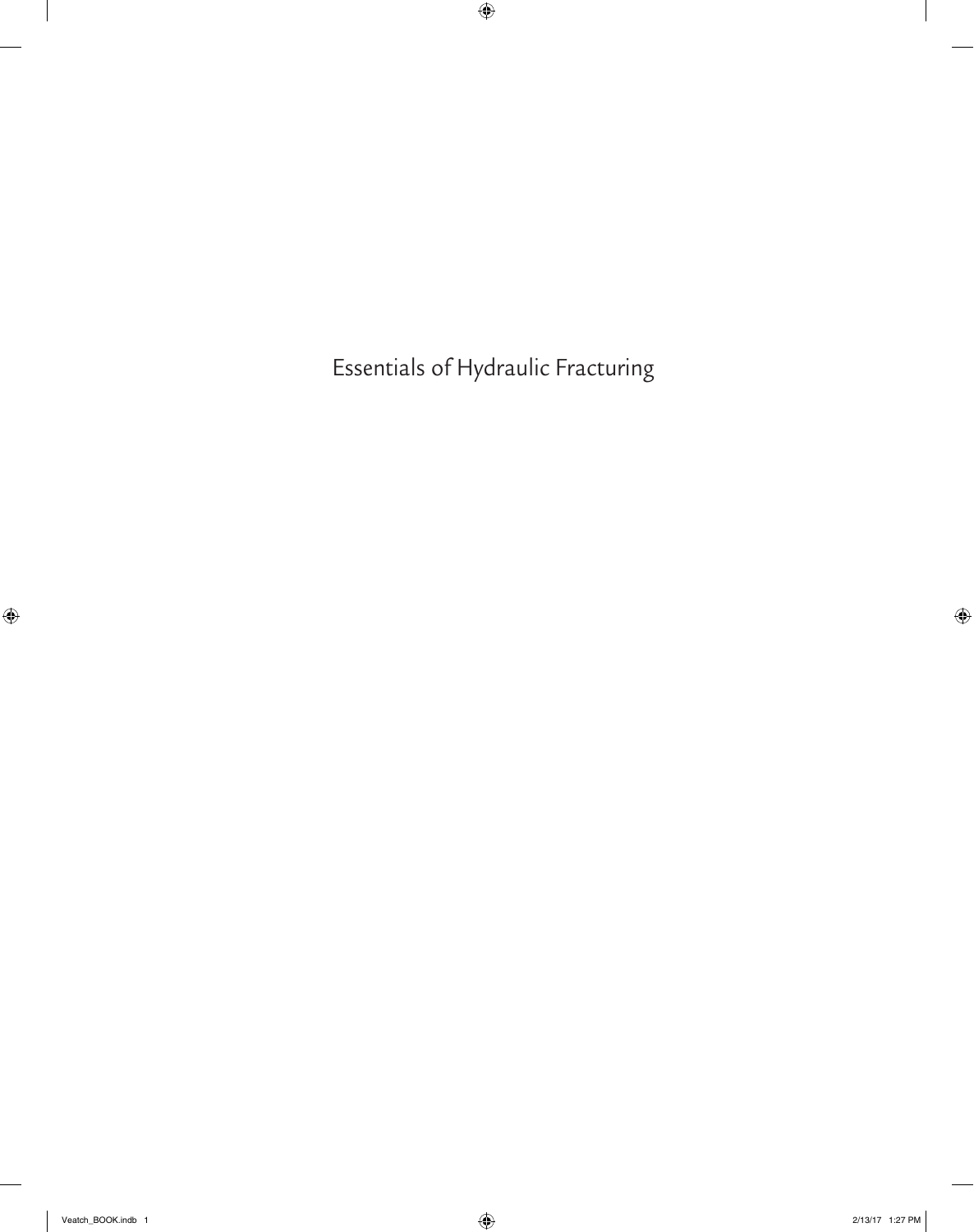# **Contents**

 $\bigoplus$ 

| 1 | Non-Stimulation Fracturing Applications and Considerations 18<br>Controllable Factors Pertinent to Hydraulic Fracturing Treatment Design  19<br>Refracturing of Previously Hydraulically Fractured Wells  24<br>Environmental Impacts of Hydraulic Fracturing Treatments  24                      |
|---|---------------------------------------------------------------------------------------------------------------------------------------------------------------------------------------------------------------------------------------------------------------------------------------------------|
| 2 | Factors Pertinent to Fracturing Behavior and Economics  35<br>Fracture Propagation Behavior and Patterns-Near-Wellbore and Far-Field<br>Fracturing Fluid System Rheology, Viscosity, and Proppant Transport 86                                                                                    |
| 3 | Rock Mechanics and Fracture Propagation: Rock Properties-In Situ Stresses,<br>Net Fracturing Pressures, and Fracture Geometry 115<br>Mechanical Rock Properties and In Situ Stresses in Fracture Propagation Models 116<br>Mechanical Rock Properties Basic to Hydraulic Fracturing Behavior  118 |

 $\perp$ 

 $\bigoplus$ 

 $\overline{\phantom{a}}$ 

 $\bigoplus$ 

**v**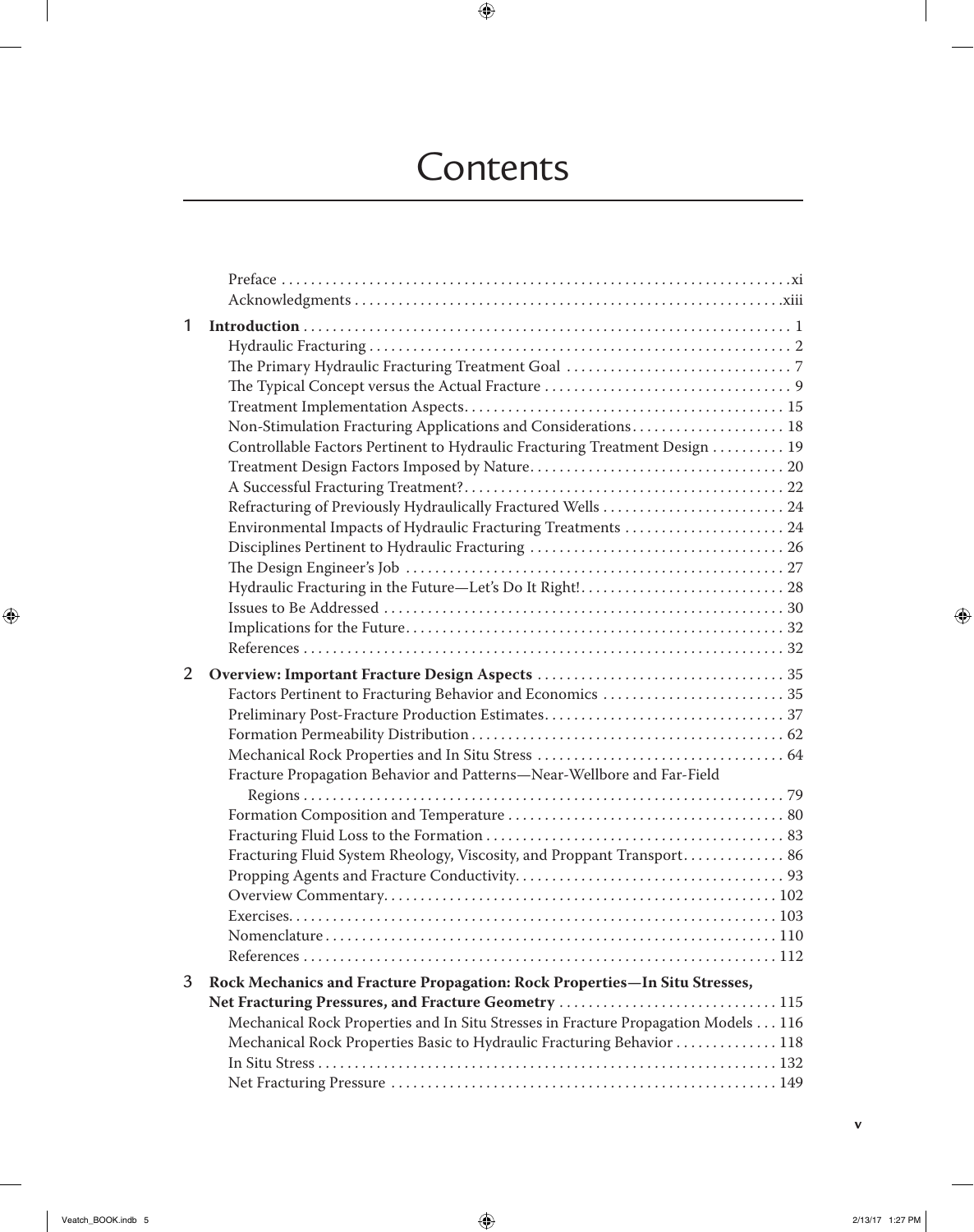$\mathbb{I}$ 

 $\bigoplus$ 

|   | In Situ Stress and Net Fracturing Pressure Effects on Fracture Height, Width,  |  |
|---|--------------------------------------------------------------------------------|--|
|   |                                                                                |  |
|   | Calculating Fracture Height with In Situ Stress Profile Data  154              |  |
|   | Pore Pressure Effects on In Situ Stress and Fracture Propagation Behavior  162 |  |
|   | Interval Interface Slippage, Ductility and Fluid-Loss Confining Effects  169   |  |
|   |                                                                                |  |
|   | Fracture Volume Calculations from Width, Height, and Lateral Penetration. 178  |  |
|   |                                                                                |  |
|   | Hydraulic Fracturing Studies with a Quasi Three-Dimensional Rock Mechanics     |  |
|   |                                                                                |  |
|   | Summary of Data Acquisition Pertinent to Mechanical Rock Properties, In Situ   |  |
|   |                                                                                |  |
|   |                                                                                |  |
|   |                                                                                |  |
|   |                                                                                |  |
| 4 |                                                                                |  |
|   | Design Engineer and Service Company Engineer Interaction 201                   |  |
|   |                                                                                |  |
|   |                                                                                |  |
|   |                                                                                |  |
|   |                                                                                |  |
|   |                                                                                |  |
|   | Fracturing Fluid System Performance Control Agents211                          |  |
|   | Decision Flowcharts to Facilitate and Accelerate Fluid System Selection 215    |  |
|   |                                                                                |  |
|   |                                                                                |  |
|   | The Expanding World of Fracturing Fluid Systems and Additives 218              |  |
|   |                                                                                |  |
|   |                                                                                |  |
|   |                                                                                |  |
| 5 |                                                                                |  |
|   |                                                                                |  |
|   | Terminology: Laboratory-Determined Spurt-Loss and Fluid-Loss Coefficient, and  |  |
|   | Field-Determined Fracturing Efficiency, Total Fluid-Loss Coefficient  223      |  |
|   |                                                                                |  |
|   | Formation Permeability, Gel Concentration, Temperature, and Additives 254      |  |
|   | $CVC$ versus Pressure Differential between the Fracture and the Reservoir 256  |  |
|   | Fluid System Viscosity Increase by Virtue of Fluid Loss 259                    |  |
|   |                                                                                |  |
|   | Reducing Floss into Vugs, Joints, Fissures, Fractures, Faults 261              |  |
|   | Pad Volumes Calculated from Fracturing Fluid Efficiency 262                    |  |
|   | Summary of Fluid-loss Considerations for Fracture Treatment Design  265        |  |
|   | Data and Information Resources for Fluid-loss Behavior267                      |  |
|   |                                                                                |  |
|   |                                                                                |  |
|   |                                                                                |  |
|   |                                                                                |  |
|   |                                                                                |  |

 $\bigoplus$ 

 $\mathbf{I}$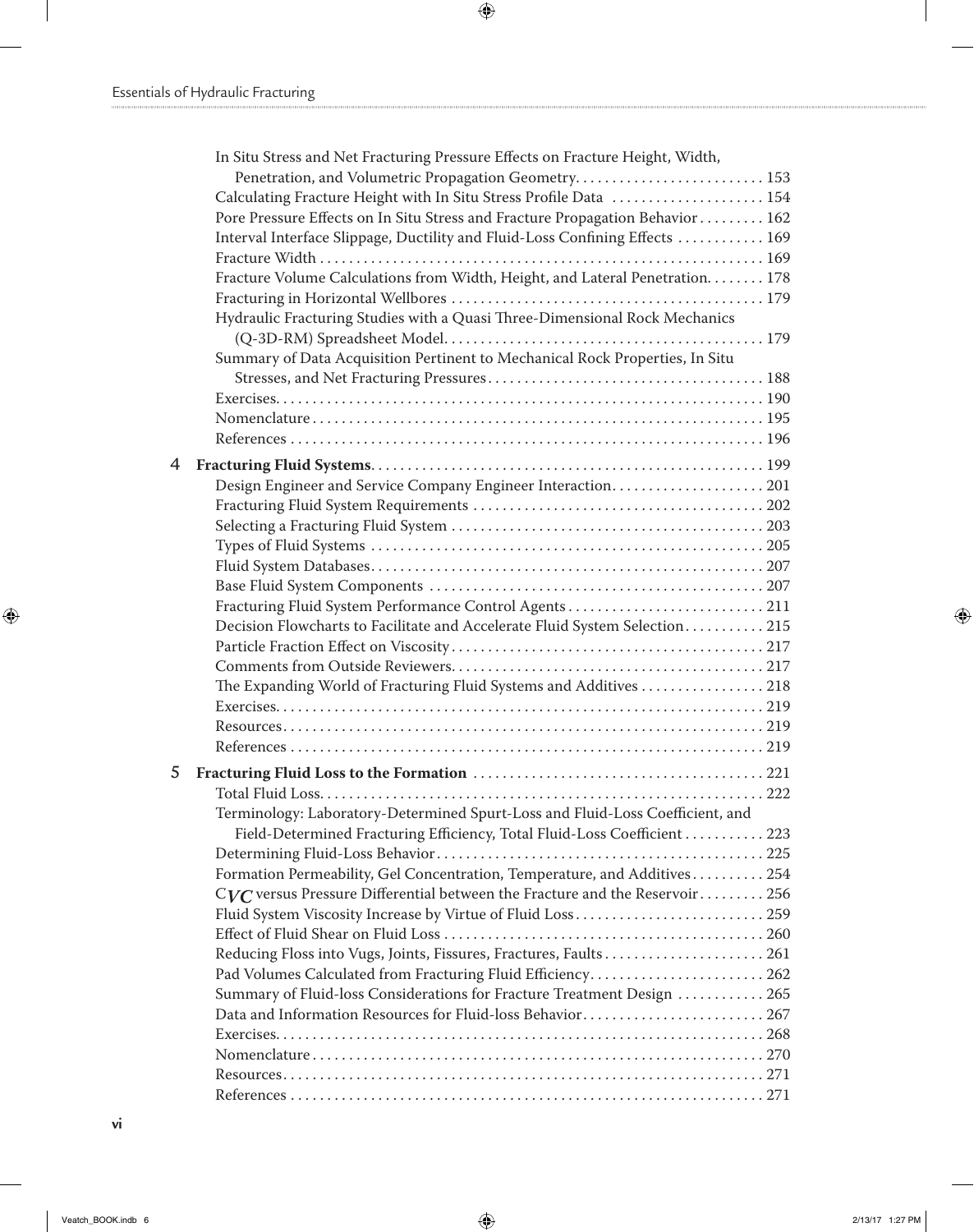**| Contents** 

 $\overline{\phantom{a}}$ 

 $\bigoplus$ 

| 6 | Fracturing Fluid System Rheology and Proppant Transport 273                   |
|---|-------------------------------------------------------------------------------|
|   | In-Fracture Fluid System Temperature—Wellbore to Fracture Tip  274            |
|   | Approaches to Fluid System In-Fracture Temperature Distribution  276          |
|   |                                                                               |
|   |                                                                               |
|   |                                                                               |
|   |                                                                               |
|   | Resources for Fluid System Apparent Viscosity and Rheology Data  290          |
|   | Developing Equations for Fracturing Fluid Systems Rheology Behavior 291       |
|   | Temperature and Shear Rate Effects on Apparent Viscosity Behavior320          |
|   |                                                                               |
|   | Fluid System Apparent Viscosity Increase due to Proppant Concentration 329    |
|   |                                                                               |
|   |                                                                               |
|   | Friction Loss (Turbulent Tubular Flow)—Proppant-Laden Slurries350             |
|   |                                                                               |
|   |                                                                               |
|   | Laboratory Proppant Transport Testing Developments After 1990. 366            |
|   | Fluid System Pumping, Staging, and Scheduling Considerations370               |
|   | Flowback-Fluid System Recovery and Cleanup Enhancement 371                    |
|   | Mitigating Microcrack Gumming in the Formation 372                            |
|   | Summary of Considerations for Fluid System Flow Behavior and Proppant         |
|   |                                                                               |
|   |                                                                               |
|   | Data and Information Resources (Hard Copy, Website, etc.) 373                 |
|   |                                                                               |
|   |                                                                               |
|   |                                                                               |
|   |                                                                               |
| 7 |                                                                               |
|   |                                                                               |
|   |                                                                               |
|   | Proppant Transport, Closed Fracture Width, and Proppant Specific Gravity  414 |
|   |                                                                               |
|   | Closed Fracture Width versus Proppant Concentration and Post-Fracture         |
|   |                                                                               |
|   |                                                                               |
|   | Data Sources: Specifications for Fracture Permeability and Conductivity  444  |
|   |                                                                               |
|   |                                                                               |
|   |                                                                               |
|   |                                                                               |
|   |                                                                               |
| 8 |                                                                               |
|   |                                                                               |
|   |                                                                               |
|   |                                                                               |
|   |                                                                               |
|   |                                                                               |

 $\bigoplus$ 

 $\perp$ 

 $\bigoplus$ 

Veatch\_BOOK.indb 7 2/13/17 1:27 PM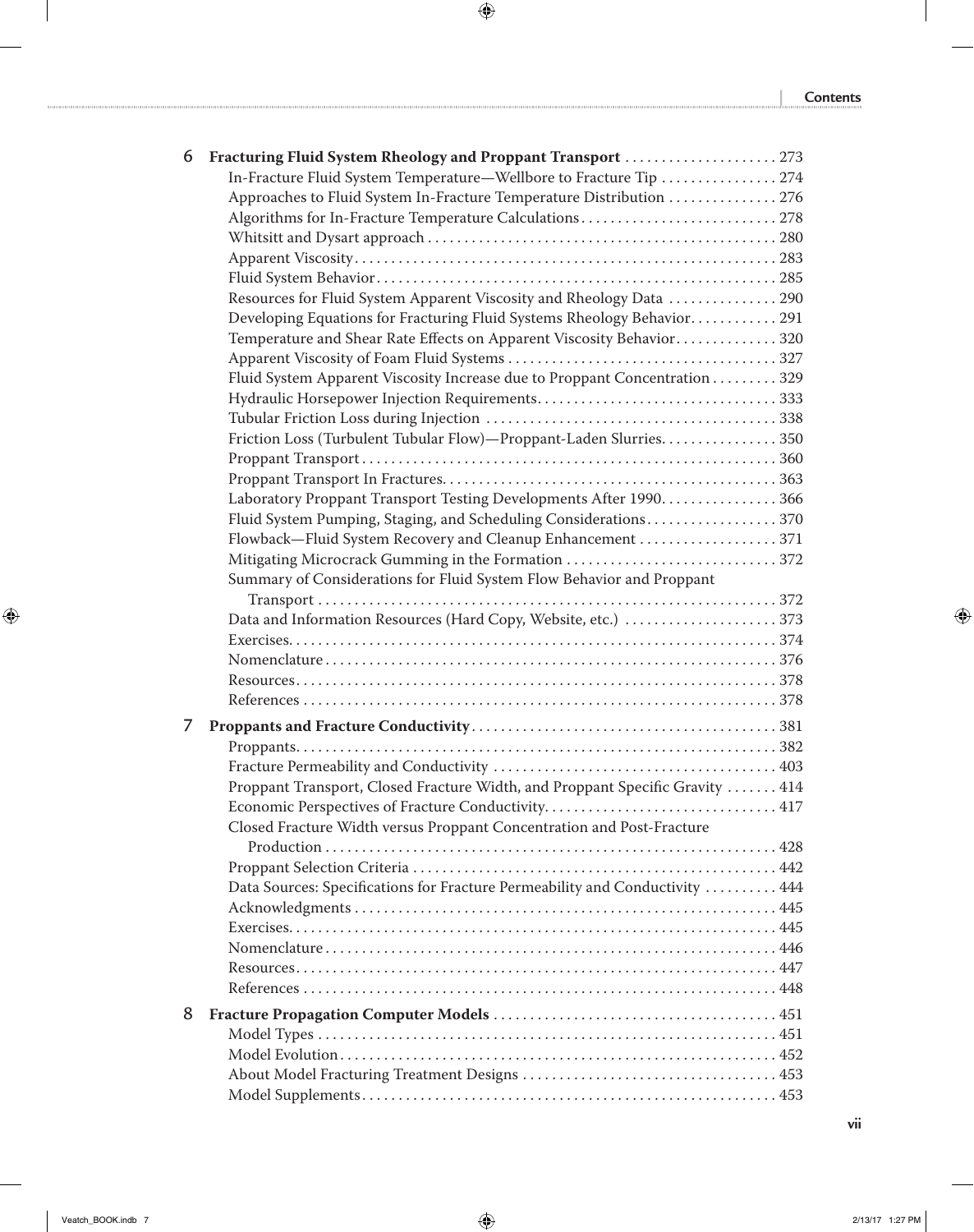$\perp$ 

 $\bigoplus$ 

|    | Model Augmentations and Supplemental Features 458                            |  |
|----|------------------------------------------------------------------------------|--|
|    |                                                                              |  |
|    |                                                                              |  |
|    | Modeling-Simultaneous Multi-Interval Propagation-Vertical or Deviated        |  |
|    |                                                                              |  |
|    |                                                                              |  |
|    | Treatment Designs-Predictions versus In Situ Propagation  492                |  |
|    |                                                                              |  |
|    |                                                                              |  |
|    | Recommended Fracturing Model Treatment Design and Analysis Practices 497     |  |
|    |                                                                              |  |
|    |                                                                              |  |
|    |                                                                              |  |
|    |                                                                              |  |
| 9  | Fracture Treatment Design, Implementation, and Post-Fracture Operations  505 |  |
|    | Twelve Points to Improve Fracturing Success and Economic Returns. 505        |  |
|    |                                                                              |  |
|    |                                                                              |  |
|    |                                                                              |  |
|    | Data Acquisition Programs for Pre-Fracture Treatment Design519               |  |
|    |                                                                              |  |
|    |                                                                              |  |
|    |                                                                              |  |
|    |                                                                              |  |
|    |                                                                              |  |
|    |                                                                              |  |
|    | Programs for Improving Economic Returns on Future Wells 543                  |  |
|    |                                                                              |  |
|    |                                                                              |  |
|    |                                                                              |  |
|    |                                                                              |  |
| 10 | Pre-Fracture Treatment: Model Design Examples 551                            |  |
|    |                                                                              |  |
|    |                                                                              |  |
|    | About Treatment Designs: Vertical versus Horizontal Wellbores 552            |  |
|    |                                                                              |  |
|    | Model Approaches-Treatment Design Sequences555                               |  |
|    |                                                                              |  |
|    |                                                                              |  |
|    |                                                                              |  |
|    | Example 10-1 Description and Design Considerations 598                       |  |
|    | Potential for Enhanced Economics by Propping Outside the Pay 609             |  |
|    | Summary of Results for Examples 10–1 and 10–2, and Ideas for Redesign 610    |  |
|    |                                                                              |  |
|    | Commentary on Pre-Fracture Treatment Designs with Models 612                 |  |
|    |                                                                              |  |

 $\bigoplus$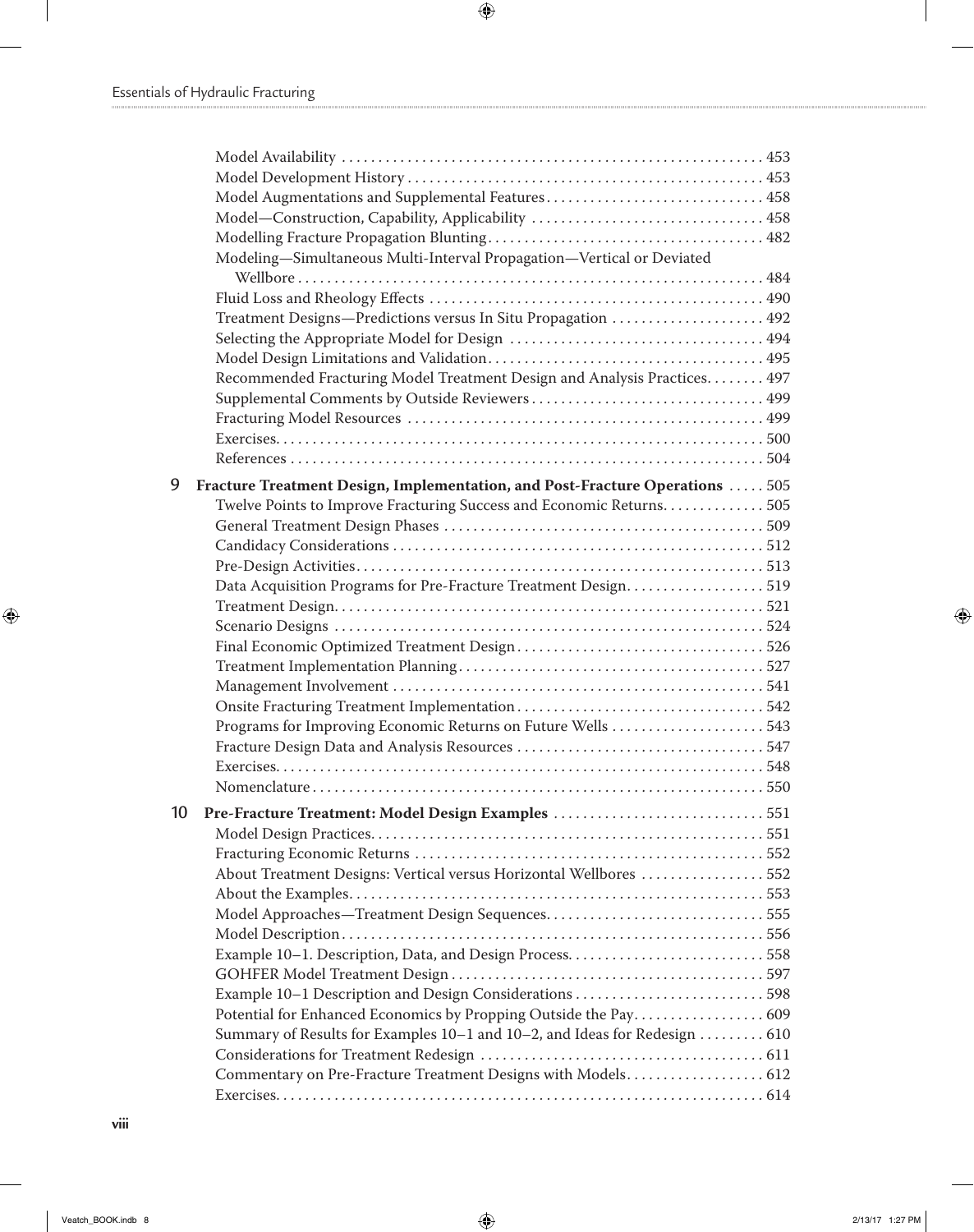$\overline{\phantom{a}}$ 

 $\bigoplus$ 

| 11 |                                                                                                        |  |  |
|----|--------------------------------------------------------------------------------------------------------|--|--|
|    |                                                                                                        |  |  |
|    |                                                                                                        |  |  |
|    |                                                                                                        |  |  |
|    |                                                                                                        |  |  |
|    |                                                                                                        |  |  |
|    |                                                                                                        |  |  |
|    |                                                                                                        |  |  |
|    |                                                                                                        |  |  |
|    |                                                                                                        |  |  |
|    |                                                                                                        |  |  |
|    |                                                                                                        |  |  |
|    |                                                                                                        |  |  |
|    | Fracture Extension and Later Stage Fracturing Behavior  649                                            |  |  |
|    |                                                                                                        |  |  |
|    |                                                                                                        |  |  |
|    |                                                                                                        |  |  |
|    |                                                                                                        |  |  |
|    |                                                                                                        |  |  |
| 12 |                                                                                                        |  |  |
|    |                                                                                                        |  |  |
|    |                                                                                                        |  |  |
|    |                                                                                                        |  |  |
|    | Fracture Propagation Azimuth and Propagation Geometry  682                                             |  |  |
|    |                                                                                                        |  |  |
|    |                                                                                                        |  |  |
|    |                                                                                                        |  |  |
|    |                                                                                                        |  |  |
|    |                                                                                                        |  |  |
|    |                                                                                                        |  |  |
|    |                                                                                                        |  |  |
|    | Calculating Relative Fracture Heights, hS/h, as a Function of $f(\sigma,Pf)$ and $\Delta \sigma R$ 708 |  |  |
|    | Preferential Downward versus Upward Vertical Growth  712                                               |  |  |
|    | Bounding Intervals with Multiple Layers Where $\sigma$ , E, and $K_{IC}$ Vary from Layer to            |  |  |
|    |                                                                                                        |  |  |
|    |                                                                                                        |  |  |
|    |                                                                                                        |  |  |
|    | Appendix B: A Quasi-Three-Dimensional Rock Mechanics Spreadhseet                                       |  |  |
|    |                                                                                                        |  |  |
|    | Differences between the Q-3D-RMS and Planar Three-Dimensional (P-3D)                                   |  |  |
|    |                                                                                                        |  |  |
|    |                                                                                                        |  |  |
|    |                                                                                                        |  |  |

 $\bigoplus$ 

 $\mathbf{r}$ 

 $\bigoplus$ 

Veatch\_BOOK.indb 9 2/13/17 1:27 PM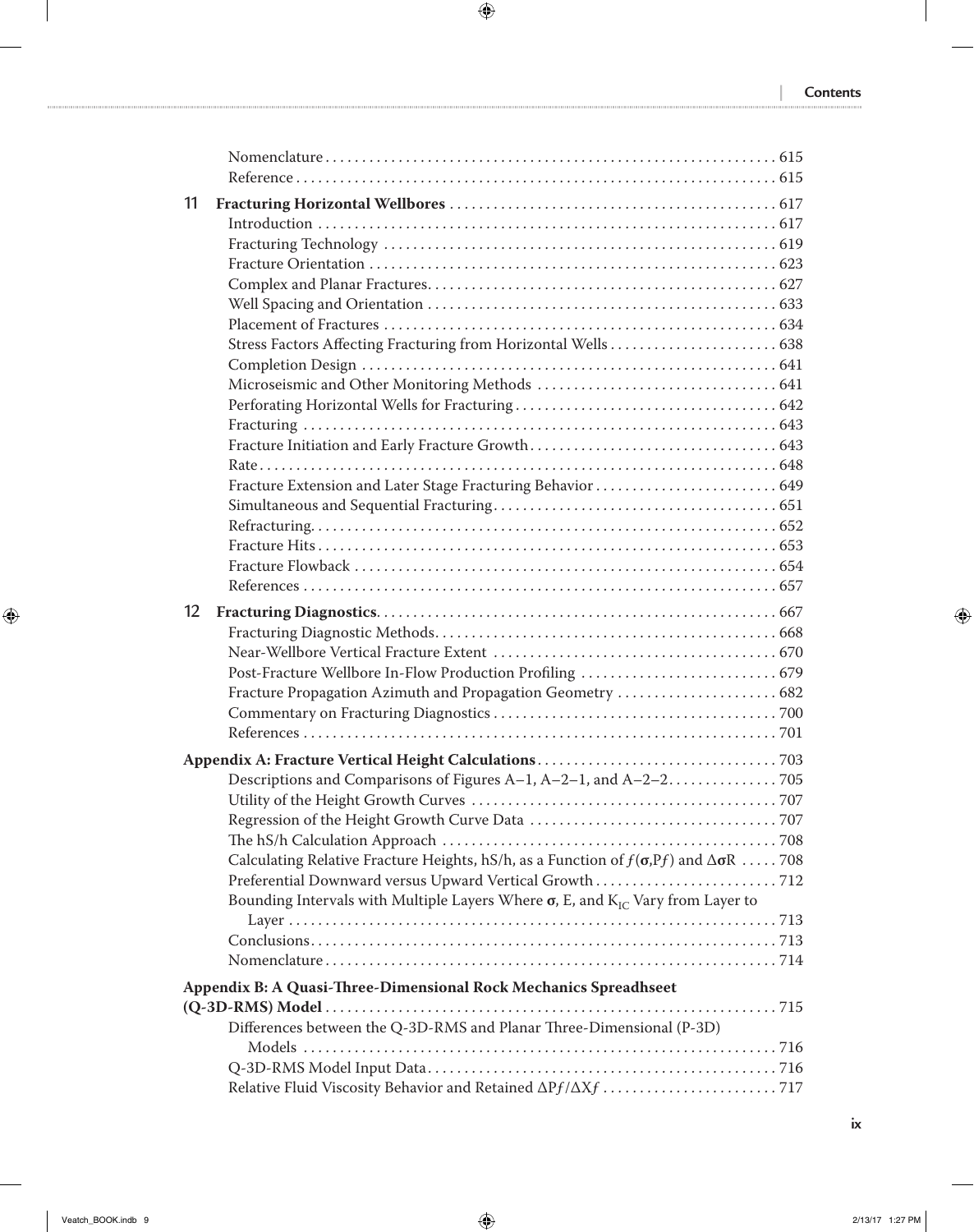$\mathbb{R}$ 

 $\bigoplus$ 

| Q-3D-RMS Spreadsheet Model Calculations Using Chapter 3, Example 3-15       |  |
|-----------------------------------------------------------------------------|--|
|                                                                             |  |
|                                                                             |  |
|                                                                             |  |
|                                                                             |  |
| Appendix C: Example Spreadsheet Program for Fracturing Fluid Efficiency and |  |
|                                                                             |  |
|                                                                             |  |
| Spreadsheet Calculations of Fracturing Fluid Efficiency 740                 |  |
|                                                                             |  |
|                                                                             |  |
|                                                                             |  |
|                                                                             |  |

 $\bigoplus$ 

 $\mathbf{I}$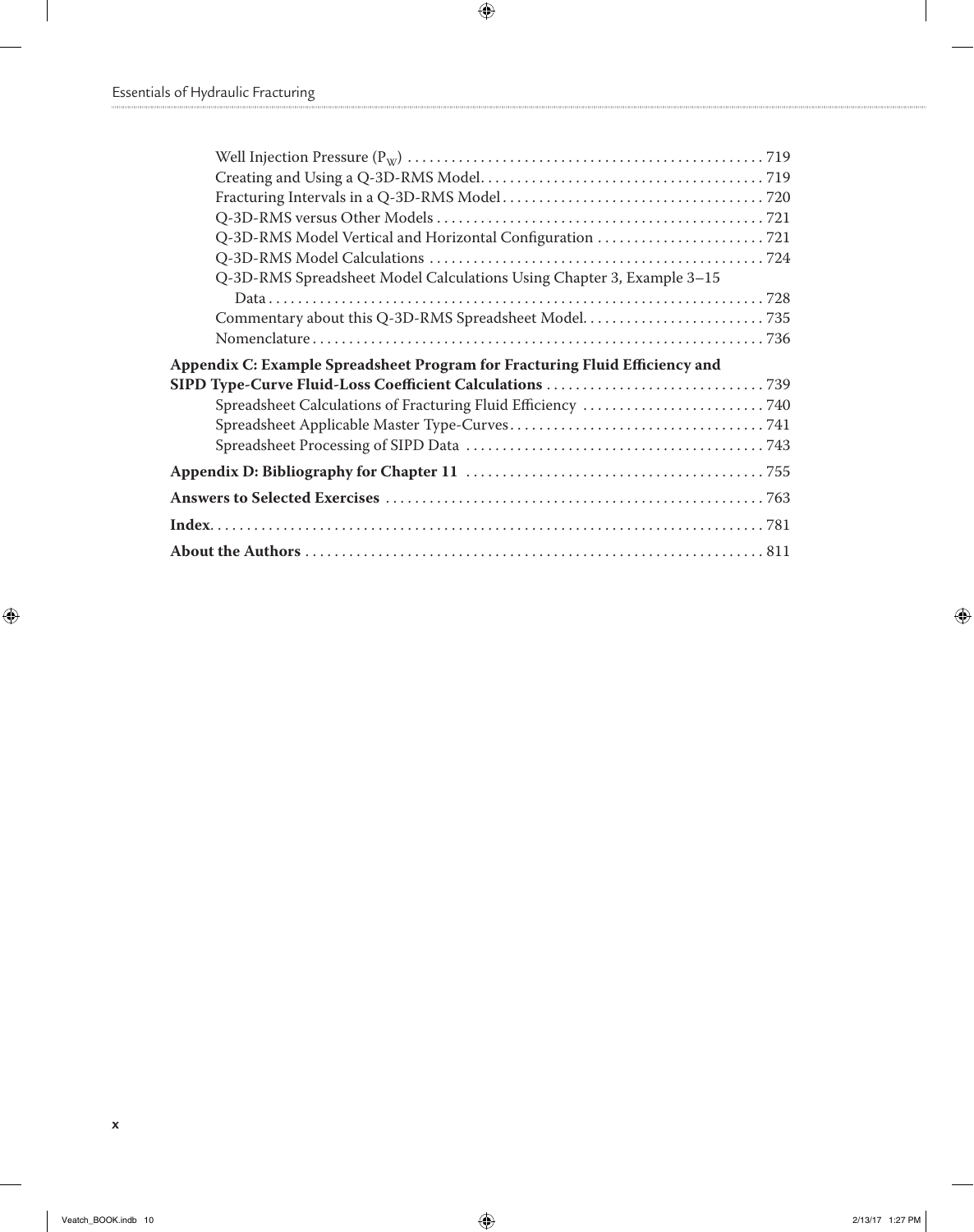# Preface

 $\bigoplus$ 

In 1989, the publication SPE Monograph V. 12, *Recent Advances in Hydraulic Fracturing,* addressed four decades of fracturing technology. Since then, hydraulic fracturing has moved from vertical wellbore, massive hydraulic fracturing in tight microdarcy gas reservoirs to new frontiers addressing horizontal wellbore fracturing in massive nanodarcy formations. Accordingly, the industry has kept pace with advances in extended horizontal drilling and fracturing applications. New fracturing materials, techniques, and applications have emerged. However, the fundamental basics of fracture propagation behavior and diagnostics remain the same.

This book focuses on consolidating the old and the new in a format that assists both current and future fracturing design engineers in their practice. It is beyond the scope of this book to extensively cover the entire gamut of fracturing intricacies; rather, the purpose is to provide [1] a basic understanding of (a) fracture propagation behavior, (b) the effects of fracturing on post-treatment well production, and (c) the important aspects pertinent to fracture treatment design application and [2] insight and methods for applying that knowledge to achieve maximum economic returns from a fracturing treatment.

> Ralph W. Veatch Stephen A. Holditch George E. King

 $\textcircled{\scriptsize\textsf{t}}$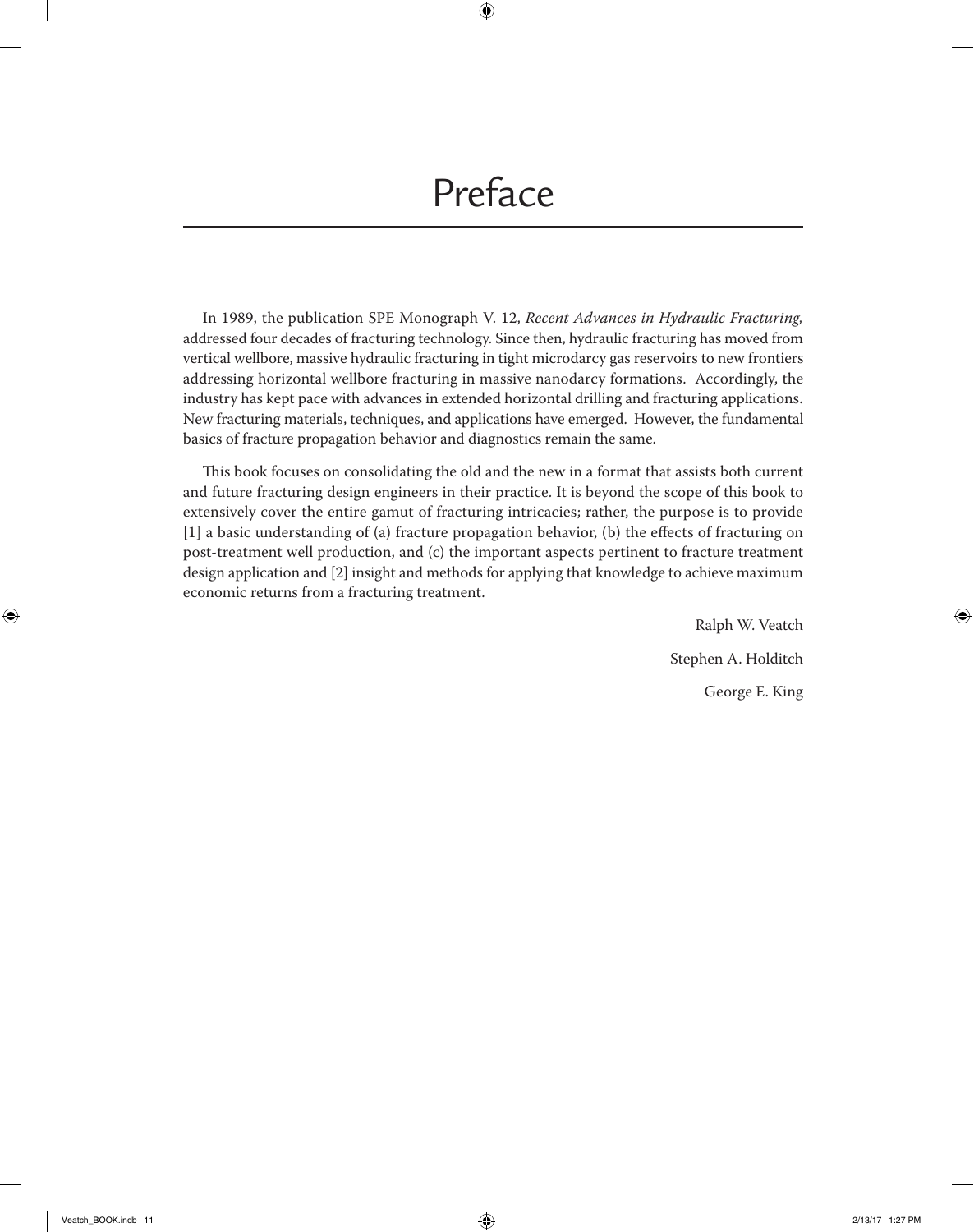# Introduction

**1**

 $\bigoplus$ 

This book focuses more on the "how to" than the theoretical aspects of fracture treatment design and execution. Much of what is contained here is also presented more esoterically and comprehensively in the SPE monograph cited here:

Gidley, John L., Stephen A. Holditch, Dale E. Nierode, Ralph W. Veatch, eds. 1989. *Recent Advances in Hydraulic Fracturing* (SPE Monograph V. 12). Richardson, TX: Society of Petroleum Engineers.

Additionally, fracturing advances that have emerged since monograph publication are presented herein.

The SPE monograph, though published in 1989, covers basic theoretical fundamentals and approaches, and basic fracturing materials available at that time. The basic fundamentals seldom change, nor do the properties and behaviors of materials found in nature. The monograph exhaustively and esoterically addresses them. While it's not necessary for readers to have a copy of the monograph, it is a good resource for reference.

Many other books with basic information are also available and worth having in one's technical library, such as

- *Reservoir Stimulation*, 2nd ed. (1989), by Michael J. Economides and Kenneth G. Nolte. Schlumberger Educational Services, Houston.
- *Modern Fracturing, Enhancing Natural Gas Production* (2007), by Michael J. Economides and Tony Martin. BJ Services and Energy Tribune Publishing, Houston.
- *Hydraulic Fracture Mechanics* (1996), by Peter Valcó and Michael J. Economides. John Wiley & Sons, Hoboken, NJ.

In the SPE monograph, and to some degree in the other books referenced above, the discussion of similar fracturing aspects are located in more than one chapter and in the appendices. Hence, efforts have been made in this book to consolidate, as much as possible, discussions pertinent to each separate aspect of fracture design into a single chapter.

Hopefully, the authors' consolidation efforts, and those made to put the presentation into a practical application format, will facilitate design engineers in their efforts to apply state-of-theart practices for fracturing treatment designs.

⊕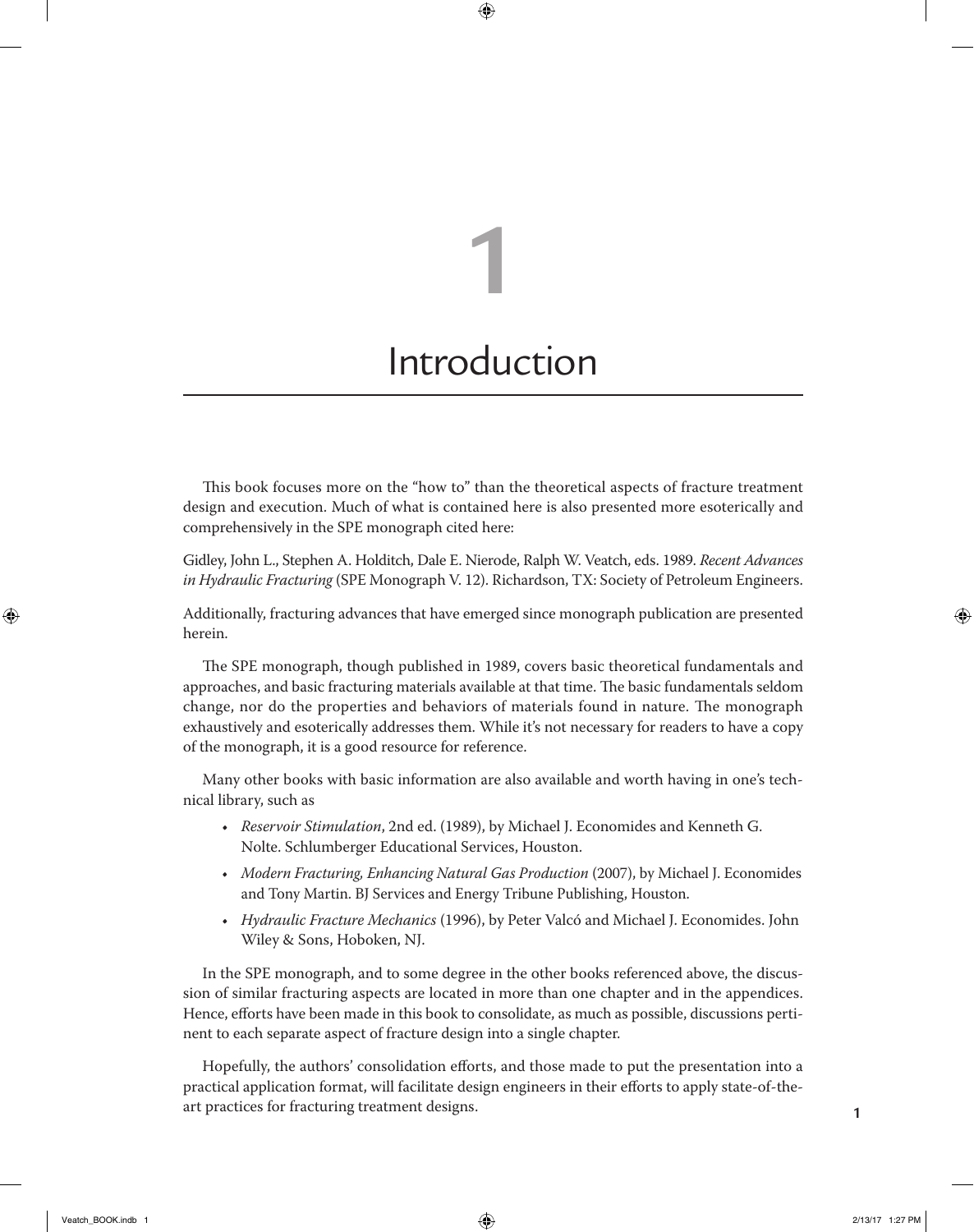The contents of this book are intended to serve

- Design engineers currently involved in fracturing applications
- As a textbook for university engineering students
- Engineers designated for future fracturing involvement
- Line managers responsible for economic returns from fracturing

What it presents includes

- Aspects that are basic to treatment design
- Their effects (singularly and interactively) on fracture propagation and performance behavior

 $\bigoplus$ 

- Their relative impact on post-frac production and revenue
- Algorithms and examples pertinent to treatment design and analysis
- Fracturing treatment design methods and processes
- Pre- and post-fracturing approaches and diagnostics for evaluating treatment performance, and for improving performance on future wells

The intended purpose of the book is to serve the reader in several ways, including but not limited to providing

- An understanding of how basic factors and phenomena pertinent to fracture propagation geometry and fracture conductivity impact the results of a treatment
- Awareness of important considerations pertinent to treatment design and execution
- A menu of data requirements and procedures necessary to design and analyze treatments
- Methods and procedures for processing design data and creating designs
- Encouragement to communicate with all entities associated with fracturing the target well, including: management, geologists, geophysicists, reservoir engineers, computer modelers, consultants, field operating personnel, service companies, equipment and material suppliers, etc.
- A focus on the most important goals of hydraulic fracturing, i.e.,
	- Safety
	- Environmental prudence
	- Maximum economic returns

### **Hydraulic Fracturing**

The following discussion is obviously oversimplified for experienced design engineers. However, it is cast as such to provide insight to those less familiar with the topic of hydraulic fracturing. Many fracturing treatments are unique to specific wells and to the design addressing them. It benefits even the experienced to revisit those mentioned in the simplified discussion.

Also, after some engineers have been involved in hydraulic fracturing for several years, especially in a given locale, they may develop somewhat of a "fracturing expert" posture. This may,

**2**

⊕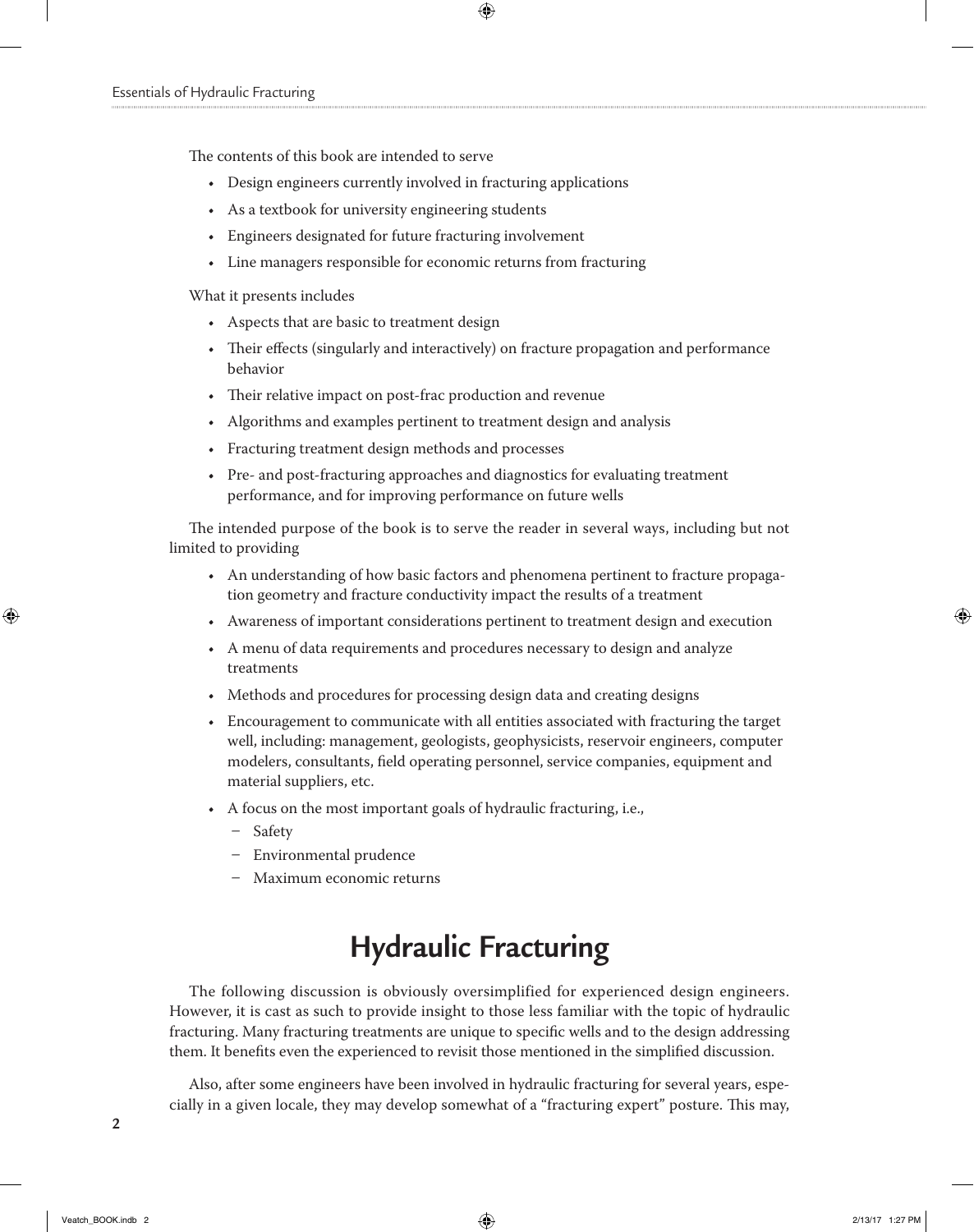## **Refracturing of Previously Hydraulically Fractured Wells**

 $\bigoplus$ 

Refracturing of previously fractured wells has been common practice throughout the history of hydraulic fracturing. Refracturing pertains to wells that were successfully stimulated, and then produced until the oil and gas flow rates declined to an uncomfortably low level, as opposed to redoing an unsuccessful treatment. Economic and/or logistic success has ranged by varying degrees from poor to excellent. This has been for a variety of reasons. Although refracturing per se is not covered in this book, several aspects pertinent to refracturing are addressed. The primary one being in situ stress reduction in the target fracturing interval by virtue of reservoir pressure depletion. With a refracturing treatment, the reduced in situ stress from reduced pore pressure results in wider fractures and more vertical growth confinement. There is another stress-related issue that comes into play: the in situ stress field imposed by the residual proppant pack width. This can affect refracture propagation behavior. Other issues are pertinent, such as the inhibiting effects of in-place proppant packs on slurry flow.

## **Environmental Impacts of Hydraulic Fracturing Treatments**

Environmental issues have entered the fracturing world to a significant degree. They will continue to be a large factor in the environmentally friendly development of wells that need to be fracture-treated. To do it right requires a familiarity with pertinent regulations at all governmental levels and that corporate communication lines pertinent to environmental aspects are open and active.

Recently, public interest has grown and may possibly continue doing so about several issues, such as

- Does hydraulic fracturing affect drinking water aquifers?
- Does hydraulic fracturing cause issues with earthquakes?

These two issues are being debated as the authors write this book, so there will be much information to come in the following years. Design engineers have some control over the drinking water issue. These are discussed. In regard to earthquakes, there is not sufficient definitive information on a global basis to serve as guidance for a design engineer. Consequently, the issue is pending credible investigations pertinent to specific locales. Disposal is emerging as the cause.

### **Prospective subsurface fresh water issues?**

The following addresses two more commonly discussed fresh water pollution questions that are repeatedly discussed as possible causes of fresh water aquifer issues.

- Wellbore annulus invasion—prospective vertically upward fluid migration outside the casing?
- Prospective fracture vertical growth?

⊕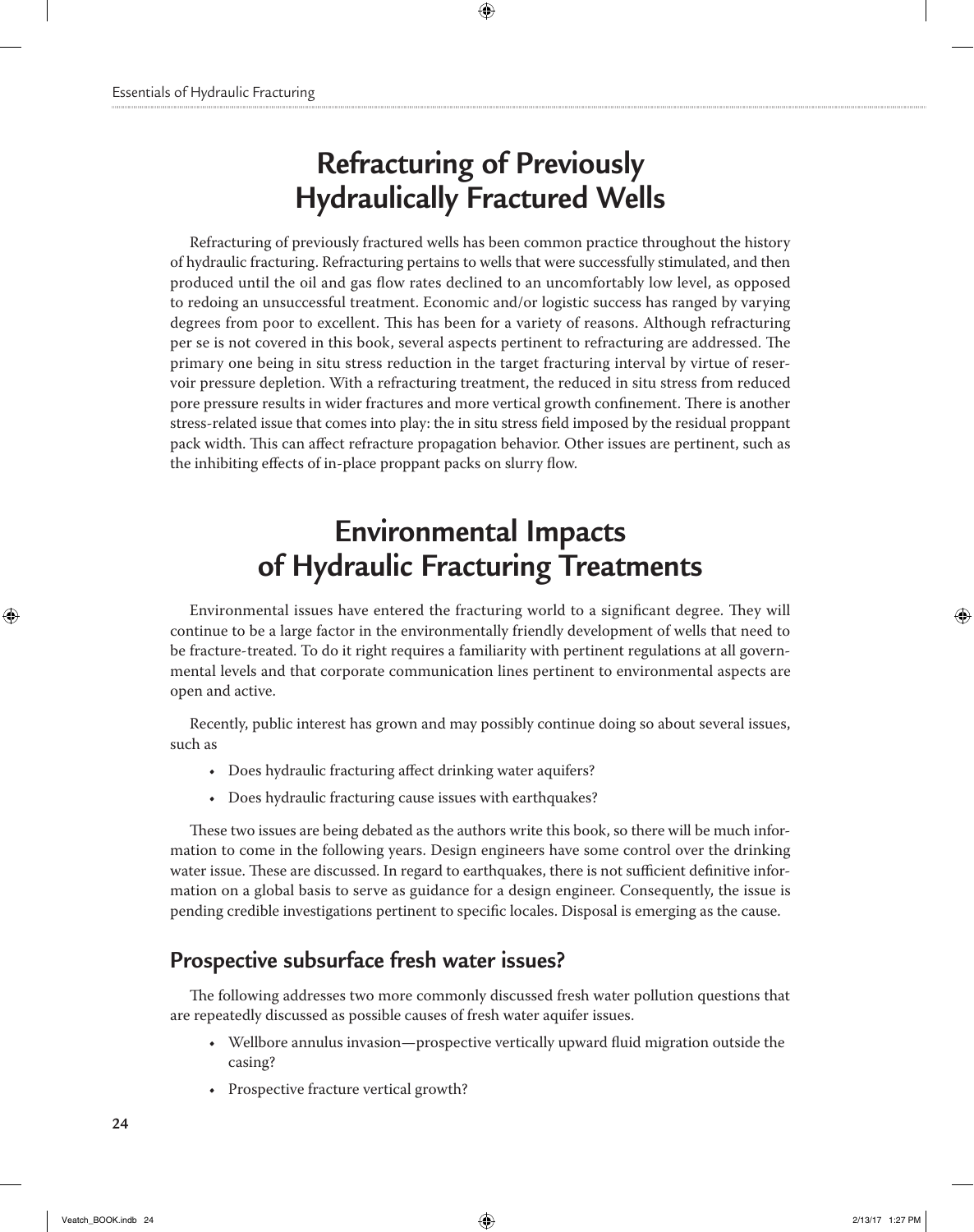*Note:* In figure 2–2, propped vertical fracture height (hf) equals net pay height (hi), so the entire net pay is effectively propped. Tinsley et al. presents other charts where net pay is not totally propped. Consequences for this are obvious: lower FOI. This emphasizes the importance of treatment designs that always effectively prop the entire pay.

 $\bigoplus$ 



**Fig. 2–2.** Tinsley et al. FOI chart *Source:* "Figure 1.4," Gidley et al. 1989, 2.

In the chart, it is easily seen that as ki decreases, RC increases (to the right), and higher values of the productivity index ratio or FOIs can be achieved with deeper fracture penetrations (Xf/ Re). For RC > 100, FOI is governed primarily by fracture penetration. For RC > 500, FOI remains essentially constant, regardless of RC magnitude.

 However, as ki increases, RC decreases (to the left), and here, FC dominates. Note that for RC < 1, fracture penetration has little impact on FOI. In this range, maximum achievable values are FOI = 2 or lower.

As a general rule of thumb for a semi-steady state reservoir flow, low-permeability formations require deeply penetrating fractures to increase the productivity index. For these low-permeability reservoirs, fracture conductivity is not as important as fracture length as long as sufficient conductivity exists for the fracture fluid to clean up in the fracture. Conversely, the optimum fracture for high permeability formations generally consists of shorter but higher conductivity fractures to provide sufficient permeability contrast with the formation. Hence, an accurate estimate of formation permeability prior to designing the fracture treatment is essential for success.

*Production estimates for transient reservoir flow.* The charts in figure 2–1 apply only to semisteady state reservoir flow. If a reservoir exhibits transient flow over extended periods, the rule of thumb mentioned above, may not be completely applicable, but the principal of requiring deep penetrating fractures in low-permeability reservoirs remains valid. The problem is that the

 $\textcircled{\scriptsize{+}}$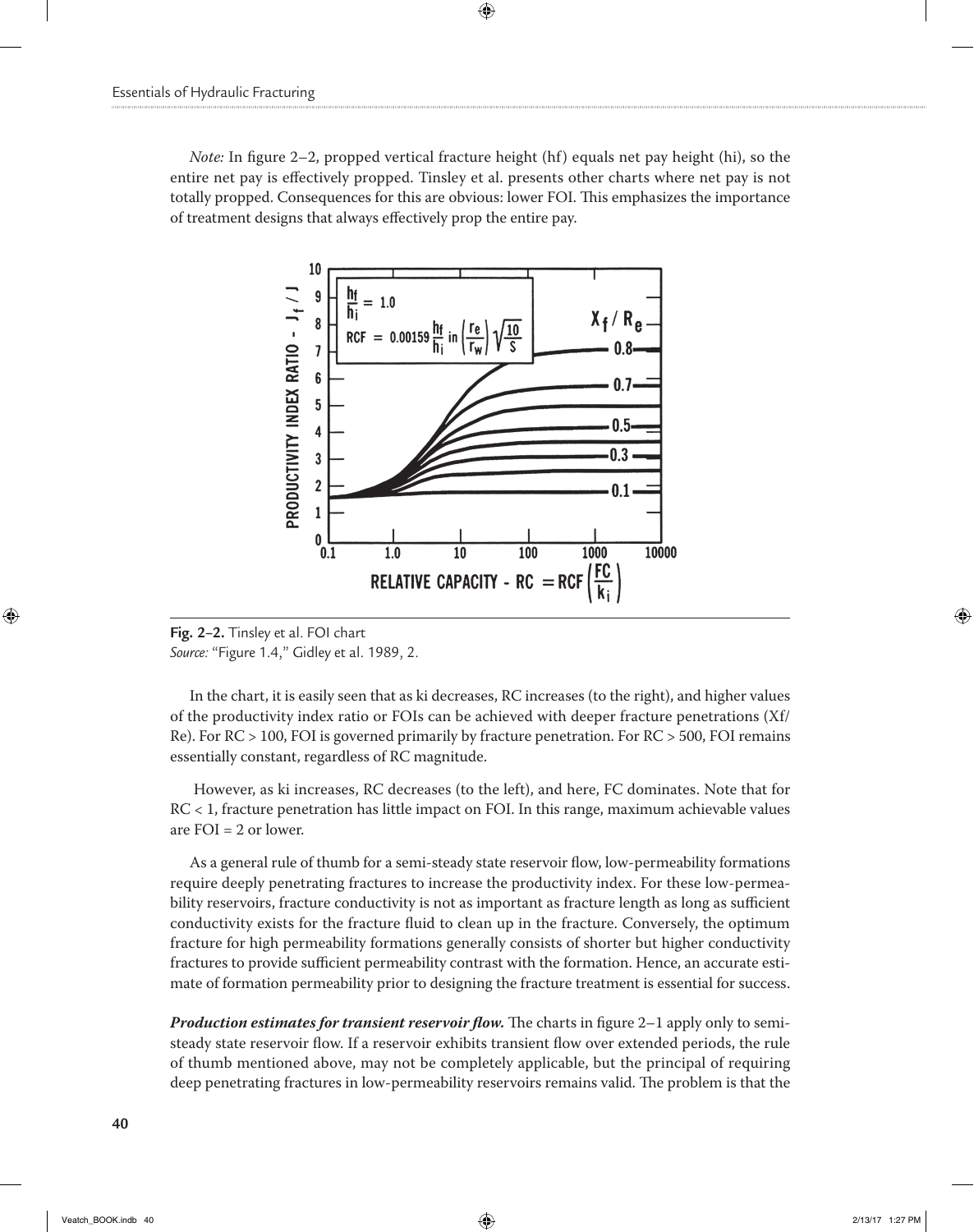Basic equations and associated figures pertinent to the above parameters are introduced in this chapter to provide a general perspective of their effects on fracture propagation behavior. Some are also included in chapter 3, "Rock Mechanics and Fracture Propagation," along with expanded discussion, additional equations, figures, tables, and example calculations.

 $\bigoplus$ 

#### Data sources—values for treatment design

Figure 2–11 provides a perception of how the various formation properties interact in fracture propagation behavior. The following discussion explains how the design engineer can determine the values for the various rock properties and parameters required to compute fracture dimensions.

### Overburden pressure

The value of the overburden stress is best obtained using downhole wellbore logs for interval thickness and formation density, since the value of the overburden stress at any depth is simply the weight of all the rocks and fluids above that point. Overburden at the top of any given interval can be calculated using equation 2–13.

$$
P_{\text{OVRB}} = \Sigma_{I(1-N)}[\rho_{\text{GRAD}}(I)h_{\text{GROSS}}(I)]
$$
 *Equation 2–13*

where

⊕

| $P_{OVRB}$               | Overburden pressure at the interval top                        |
|--------------------------|----------------------------------------------------------------|
| N                        | Number of overlying intervals                                  |
| $\rho_{\text{GRAD}}$ (I) | Average density depth gradient of the I <sup>th</sup> interval |
| $h_{GROS}(I)$            | Thickness of the I <sup>th</sup> interval                      |

 $P_{\text{OVRB}}$  is often calculated as the product of an assumed average  $\rho_{\text{GRAD}}$  (typically ranging from 0.9 to 1.1 psi/ft) multiplied by the total depth to the formation top. This estimate then serves as a starting point for in situ stress calculations in the underlying target fracturing interval.

#### Elastic modulus (E) and Poisson's ratio (**ν**)

These values are obtained from either:

- Downhole compression and shear acoustic full-waveform logs (dynamic measurements);
- Laboratory measurements on cores (static measurements); or
- Published sources, obtained for a specified lithology.

Dynamic measurements (full-waveform) are made using sonic signals at relatively high frequencies. Dynamic measurements can be made using sonic logs or using sonic measurements on cores in the laboratory. Static measurements are made using stress-strain tests on cores in the laboratory.

Full-waveform acoustic logs provide by far the most usable data. They span all the layers of rock that are logged and evaluated. The results from the logs reflect the rock behavior under in situ confinement conditions. Additionally, the results represent a much larger formation sampling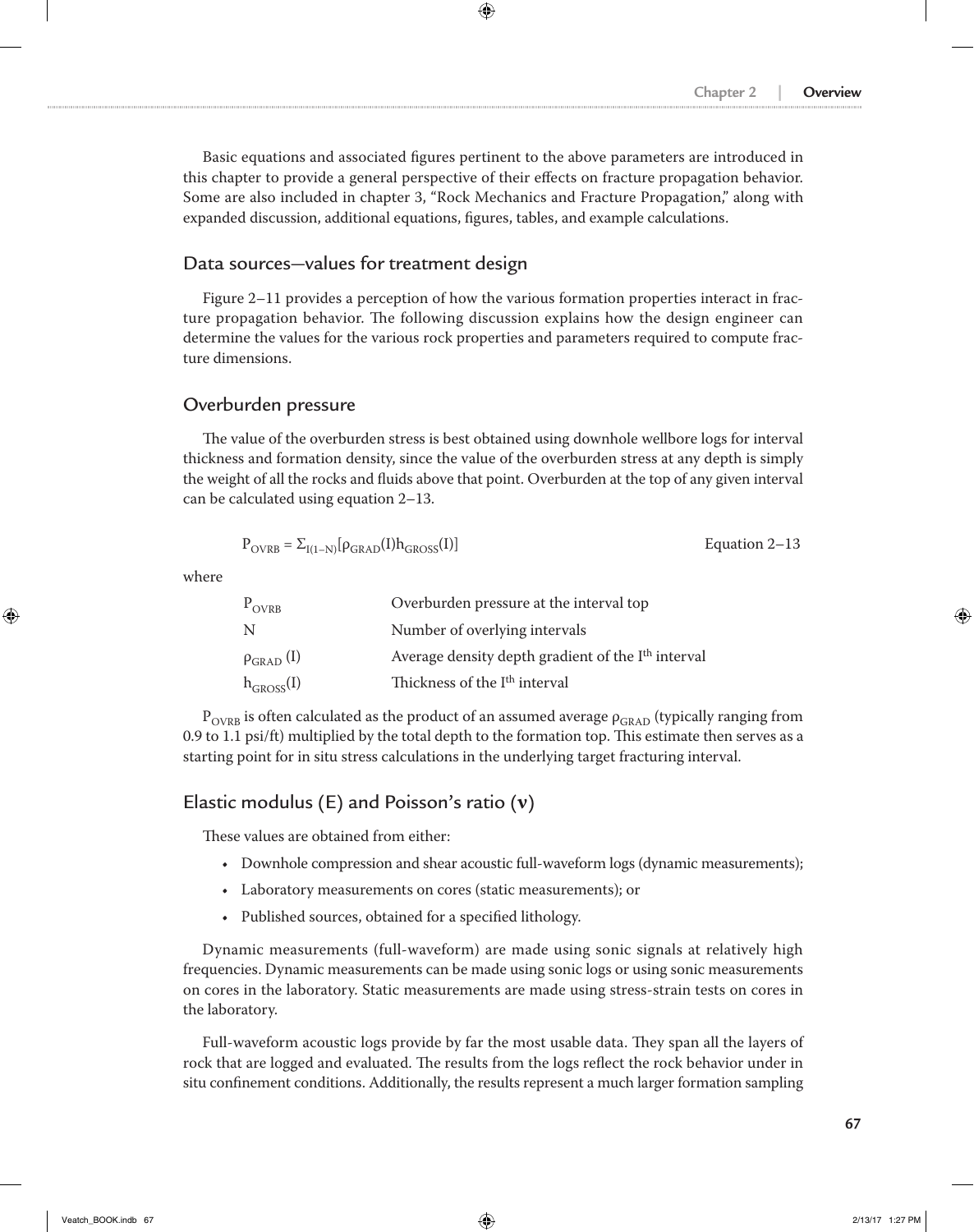e.g., "It's a power-law fluid." This is attributed to available test results spanning specified, common in-fracture shear rate ranges where the fluid system exhibits, more or less, a single behavior. This is possibly to the chagrin of classical rheologists. In spite of the fact that a given fluid system exhibits multiple rheology behaviors under different shear rate ranges, the vernacular prevails, and is generally accepted by the industry.

 $\bigoplus$ 

Figure 2–20 depicts an example that shows the two following aspects:

- Several rheology category behaviors for a given system
- Shear rate and temperature effects on apparent viscosity

The chart date covers a much wider shear rate spectrum than is conventionally available per standard test procedures. The fluid system comprises an aqueous-based 40 lbm/1,000 gal (40 parts/M-gal) hydroxypropyl guar (HPG) polymer fracturing fluid with no cross-linking agent.



**Fig. 2–20.** Fluid viscosity versus shear rate *Source:* "Figure 9.8," Gidley et al. 1989, 186.

Figure 2–20 shows a range of different viscosity behaviors over shear rates of  $10^{-2} < \dot{y} < 10^{4}$ . Within that range, there are four behaviors:

- *Shear rates*:  $\dot{y}$  < 10<sup>-1</sup> 1/sec: Newtonian—No, or minimal, effect of shear rate on apparent viscosity. Apparent viscosity ≈ constant at a given temperature
- *Shear rates*:  $10^{-1} < \dot{y} < 10^{1}$  1/sec: Non-power law—Logarithmically nonlinear. Apparent viscosity does not behave per equation 2–19
- *Shear rates*:  $10^1 < \dot{y} < 10^2$  1/sec: Near-power law—Logarithmically nearly linear. Apparent viscosity  $\approx$  equation 2–19
- *Shear rates*:  $10^2 < \dot{y}$  1/sec: Power law—Logarithmically linear. Apparent viscosity behaves per equation 2–19

The industry has become more aware that apparent viscosity flattens to a constant viscosity as shear rate decreases. However, this behavior may or may not be incorporated in some fracture

**88**

⊕